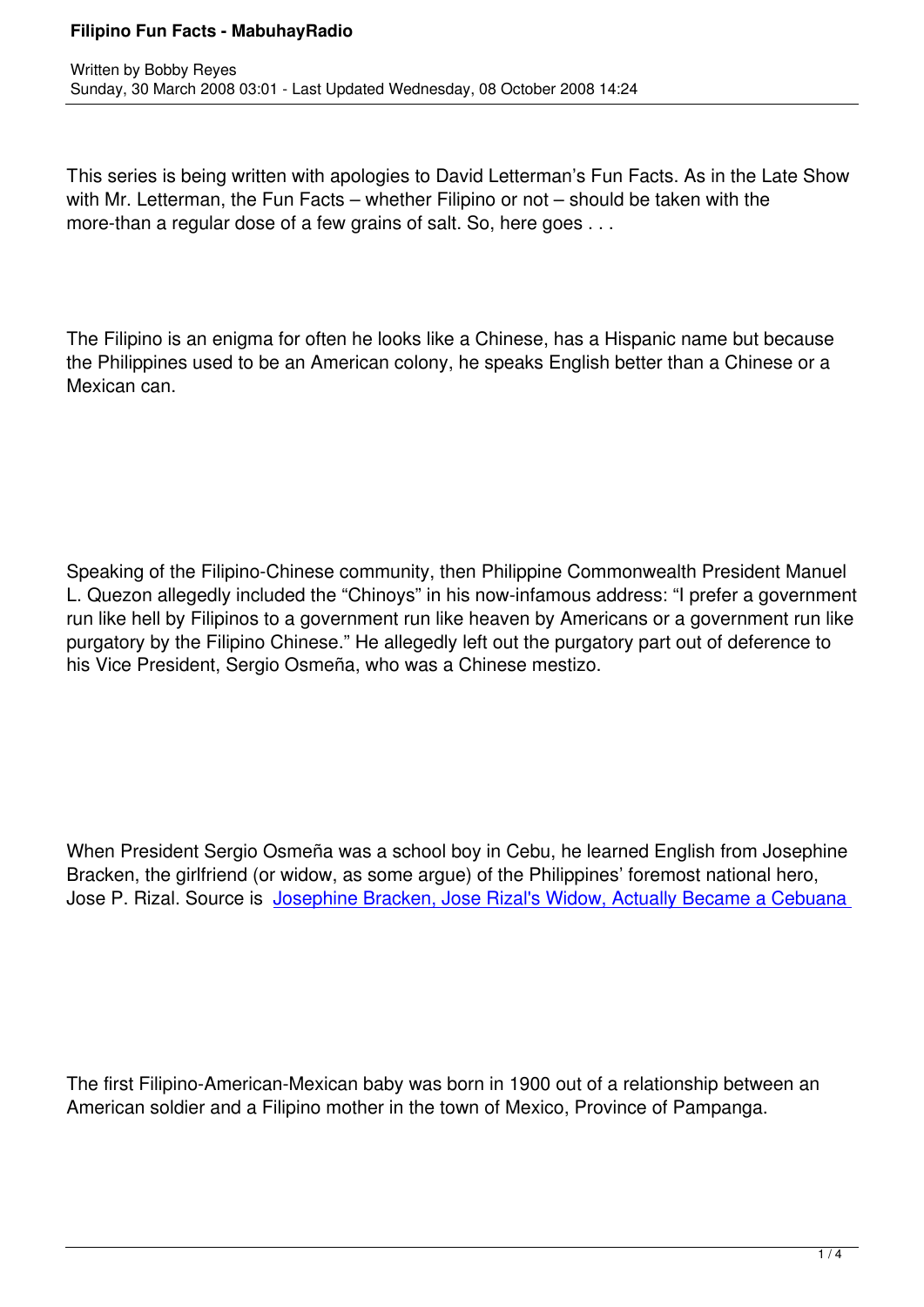## **Filipino Fun Facts - MabuhayRadio**

The City of Acapulco, Mexico, was named allegedly after Capul Island of Samar Province – per the research of the great *hoaxbalahap* of a self-proclaimed perrytale writer, Perry Diaz of Sacramento, California.

"Perrytale" was coined in 2003 by award-winning professional journalist, Joseph G. Lariosa, of Chicago, Illinois, after he compared the writings of Perry Diaz to fairy tales and the fables of Aesop.

"Hoaxbalahap" was coined by Bobby Reyes in 1997 after his literary mentor, Poet-pundit Fred Burce Bunao, told of a hoax of a Filipino being allegedly one of the founders of the City of Los Angeles, as peddled by Greg McCabenta. Mr. McCabenta is fondly called by his fellow Filipino-American media practitioners as a "Lagareng Japon."

"Lagareng Japon (or Hapon)" is a Filipino idiom taken from a Japanese saw that cuts both ways (as the carpenter pushes it and pulls it back). The term is used to denote the practice for instance of a minority-media practitioner who earns from both parties – he derives commissions from both the advertiser and the newspaper that runs the ad.

The first modern (Asian) Indian restaurant in the United States was opened by a Filipino-Bombay immigrant from Rizal Province. Since an ATM is located inside the restaurant,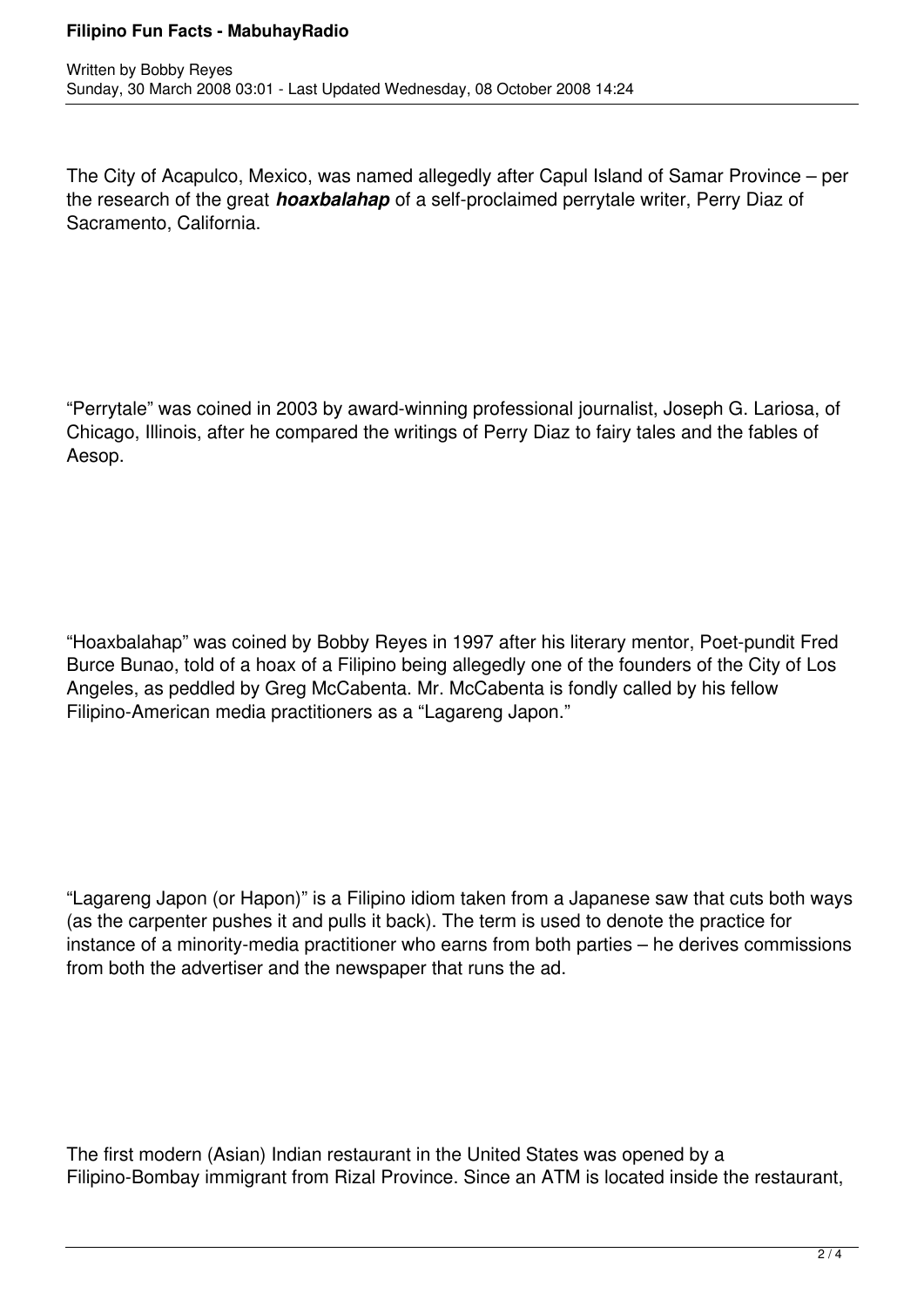he called it, "Cash and Curry."

American soldiers actually renamed at the turn of the 20th century the former "Ibalon" region in the southern end of the Island of Luzon. How it became known as the "Be Cool," oops, "Bicol" Region is found in this article, How American Soldiers Named the Bicol Region in 1900?

Among the 15 or so ethnic regions in the Philippines, Bicolandia is the only region that uses lots of chili, pepper and spices. How the Bicolanos came to like it really hot, hot, hotter, please read the article, Siamese Traders Introduced Thai Cooking and the Muaythai Boxing to the Philippine Region of Bicol

There is a Filipino version of "Indecent Proposal," which has the same story line of a man offering one-million dollars for one-night of romance but on installment basis. The Filipino proposed paying her one-dollar per year for the next million years.

And here is another perrytale: Mr. Diaz has been insisting that it was a Filipino, Agapito Flores, who invented the fluorescent bulb. A wag asked Mr. Diaz how Mr. Flores could invent the fluorescent bulb when there was allegedly no electricity in his (Flores') hometown. Mr. Diaz replied that Mr. Flores had to "discover" first electricity by flying a kite with keys attached to it during a thunder storm.